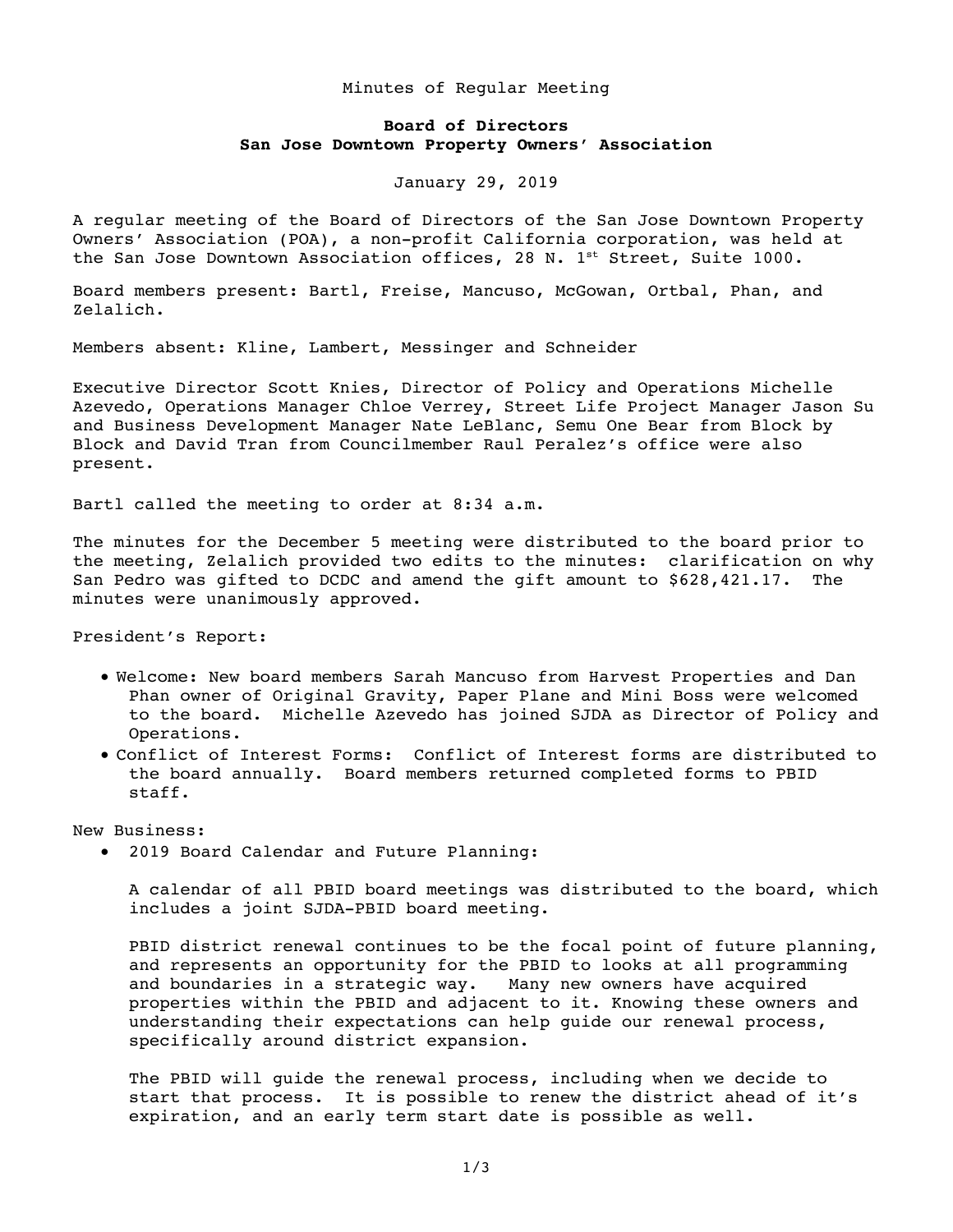Ortbal shared that the City is working on an updated Diridon Station Area Plan, with an expected completion date in the next 12-18 months. This is an opportunity for the PBID to engage in

With all of the projects on the West Side in the development pipeline there are many opportunities for engagement, both with owners and City staff. Specifically, the TMG – Valley Oaks project's permit lists value capture and the option of establishing a PBID. We must be involved in City discussions around these types of permit additions. Layering in Can't layer too many fees on projects on the west side of downtown, and then adding the PBID at the end could make projects harder to pencil out.

Knies reminded the board that the PBID is service and special benefit based, so we assess properties based on building and lot square footage rather than assessed values. State DOT law dictates much of our management plan, including how we incorporate.

One topic of discussion for renewal is whether or not we continue to have two benefit zone, basic and premium. We should also consider how factors outside of our control will impact our service delivery, like first floor vacancy or homelessness.

BART also presents a challenge when looking towards the future from a planning perspective. The VTA board recommended VTA staff select a consultant to study the possibility of a business interruption fund. VTA staff is engaging with stakeholders now and setting parameters for what the consultant will analyze. PBID staff began studying business interruption fund models in late 2017 and has been using the LA Metro expansion business interruption fund as a best practice model. VTA setting parameters for consultant now. PBID staff has advocated for small business near the construction side to be eligible for these funds if they experience a demonstrated loss of revenue.

Our current Knight Foundation Street Life grant is a five year, and we are in year four of the grant. We are communicating with the new local Knight Foundation representative and starting to talk about what the second iteration of this grant could be.

• FY 2018-19 Budget Revision: Staff brought forward revisions to the FY 2018-19 budget in the enhanced maintenance and street life line items. These changes are due to higher than anticipated costs of tree ungirdiling and a resulting reduction in street life project costs.

At this time we are projecting total expenses for enhanced maintenance to bee \$100,000. Many of the trees in need of ungridiling, removing the granite pavers from the base of the tree and replacing gravel with decomposed granite, are along the track portion of the Transit Mall. This work requires a VTA track allocation permit, along with training and background checks for our contractor's staff. Additionally, the trees along the track take more time per tree well, with an average of two tree wells per day being completed when working along the track. Five to seven transit mall trees per day can be ungirdled when the trees on the transit mall. maintenance was a future anticipated cost.

Zelalich asked what doesn't get done with reduction in street life projects. Knies shared that street life money is generally the most flexible per year, and that some design work like Fountain Alley